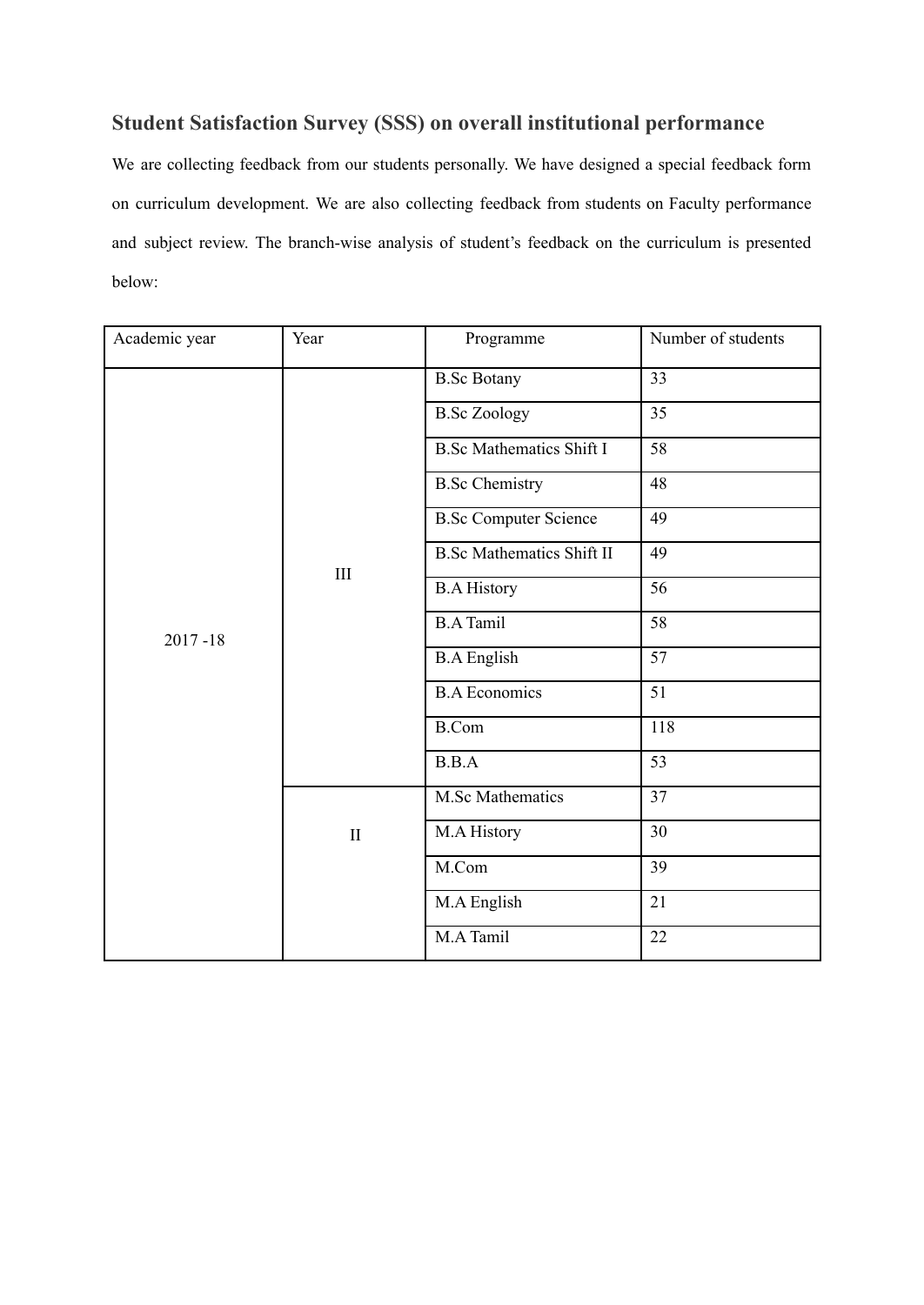# **Analysis of feedback**

| ic year<br>2017-18 | Sem<br>VI | Rate the overall                                                                        | 9%                                                               | 75%             | 16%                      |                  |             |
|--------------------|-----------|-----------------------------------------------------------------------------------------|------------------------------------------------------------------|-----------------|--------------------------|------------------|-------------|
|                    |           |                                                                                         |                                                                  |                 |                          |                  |             |
|                    |           | curriculum for this<br>Course                                                           |                                                                  |                 |                          |                  |             |
|                    |           | Rate the flow and<br>sequence of<br>contents of subject<br>in this semester             | 8%                                                               | 74%             | 12%                      | 6%               |             |
|                    |           | Rate the usefulness<br>of subjects for<br>higher studies                                | 5%                                                               | 71%             | 12%                      | 12%              |             |
|                    |           | of contents of<br>subject to industry<br>requirement                                    |                                                                  |                 |                          |                  |             |
|                    |           | Rate the<br>importance of the<br>subject for overall<br>development                     | 7%                                                               | 70%             | 9%                       | 14%              |             |
|                    |           | Discipline in the<br>college is -------                                                 | 09%                                                              | 74%             | 14%                      | 3%               |             |
|                    |           | inspires me by her<br>knowledge in the<br>subject in a -------                          |                                                                  |                 |                          |                  |             |
|                    |           | The atmosphere in<br>the college is -----<br>for learning                               | 10%                                                              | 80%             | 8%                       | 2%               |             |
| 2017-18            | VI        | Rate the overall<br>curriculum for this<br>Course                                       | 18%                                                              | 73%             | 5%                       | 4%               |             |
|                    |           | Rate the flow and<br>sequence of<br>contents of subject<br>in this semester             |                                                                  |                 |                          |                  |             |
|                    |           | Rate the usefulness<br>of subjects for<br>higher studies                                | 9%                                                               | 72%             | 14%                      | 5%               |             |
|                    |           | Rate the relevance<br>of contents of<br>subject to industry<br>requirement              | 10%                                                              |                 | 10%                      | 10%              |             |
|                    |           | Rate the<br>importance of the<br>subject for overall<br>development                     | 12%                                                              | 68%             | 15%                      | 5%               |             |
|                    |           | Discipline in the<br>college is -------                                                 | 6%                                                               | 73%             | 14%                      | 7%               |             |
|                    |           | The Teacher<br>inspires me by her<br>knowledge in the<br>subject in a -------<br>manner | 20%                                                              | 70%             | 6%                       | 4%               |             |
|                    |           |                                                                                         | Rate the relevance<br>The Teacher<br>manner<br>The atmosphere in | 9%<br>18%<br>8% | 75%<br>75%<br>73%<br>70% | 11%<br>7%<br>13% | 5%<br>$6\%$ |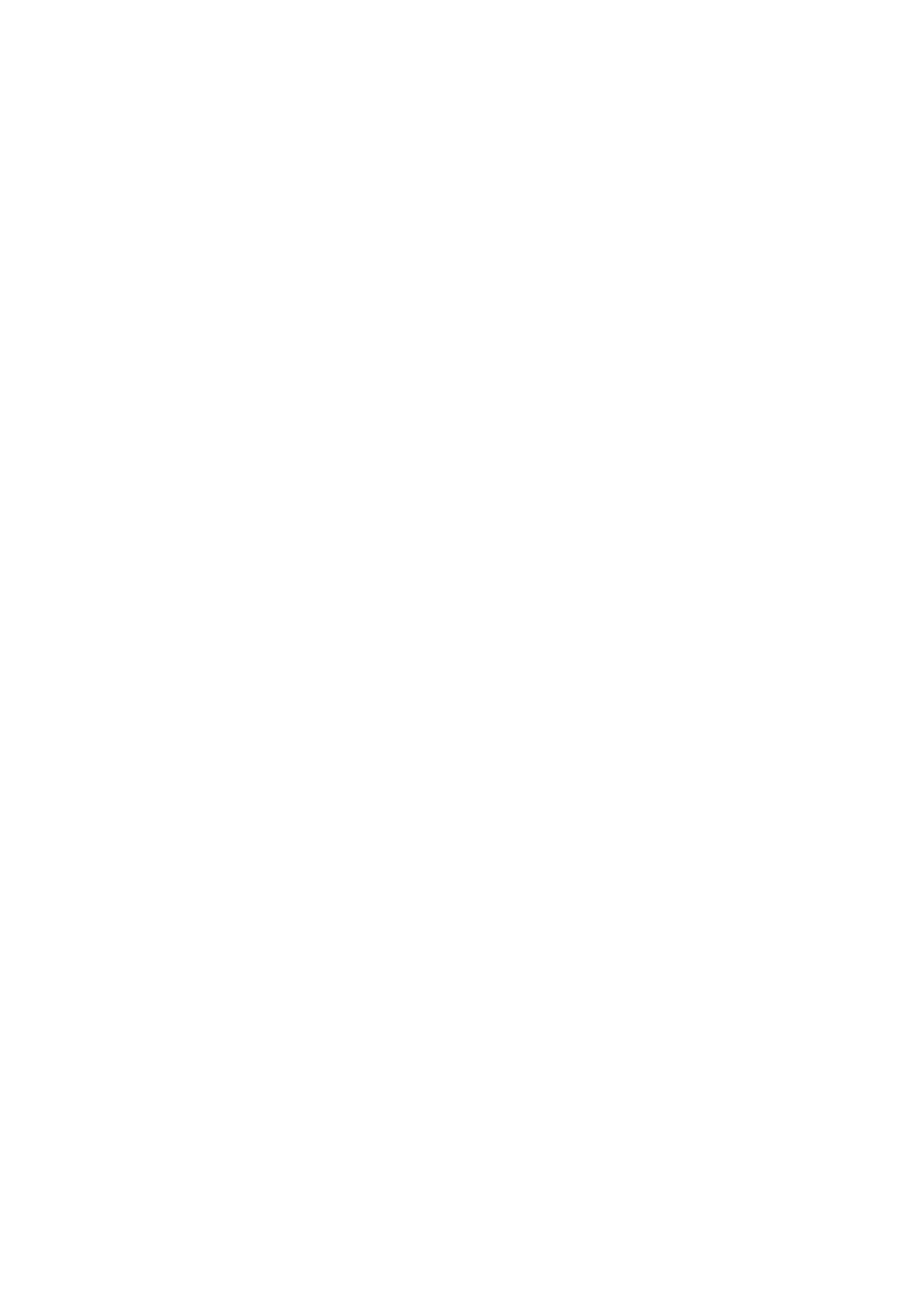|                            |         |    | the college is -----                                                                    | 12% | 70% | 10% | 8%    |  |
|----------------------------|---------|----|-----------------------------------------------------------------------------------------|-----|-----|-----|-------|--|
|                            |         |    | for learning                                                                            |     |     |     |       |  |
| <b>B.Sc</b><br>Mathematics | 2017-18 | VI | Rate the overall<br>curriculum for this<br>Course                                       | 10% | 74% | 10% | 6%    |  |
|                            |         |    | Rate the flow and<br>sequence of<br>contents of subject<br>in this semester             | 12% | 73% | 14% | $1\%$ |  |
|                            |         |    | Rate the usefulness<br>of subjects for<br>higher studies                                | 15% | 74% | 5%  | 6%    |  |
|                            |         |    | Rate the relevance<br>of contents of<br>subject to industry<br>requirement              | 11% | 75% | 7%  | 7%    |  |
|                            |         |    | Rate the<br>importance of the<br>subject for overall<br>development                     | 10% | 70% | 15% | 5%    |  |
|                            |         |    | Discipline in the<br>college is -------                                                 | 10% | 75% | 5%  | 10%   |  |
|                            |         |    | The Teacher<br>inspires me by her<br>knowledge in the<br>subject in a -------<br>manner | 15% | 75% | 6%  | 4%    |  |
|                            |         |    | The atmosphere in<br>the college is -----<br>for learning                               | 12% | 74% | 10% | 4%    |  |
| <b>B.Sc</b><br>Chemistry   | 2017-18 | VI | Rate the overall<br>curriculum for this<br>Course                                       | 11% | 75% | 12% | 2%    |  |
|                            |         |    | Rate the flow and<br>sequence of<br>contents of subject<br>in this semester             | 13% | 74% | 9%  | $4\%$ |  |
|                            |         |    | Rate the usefulness<br>of subjects for<br>higher studies                                | 11% | 75% | 8%  | 6%    |  |
|                            |         |    | Rate the relevance<br>of contents of<br>subject to industry<br>requirement              | 10% | 75% | 11% | 4%    |  |
|                            |         |    | Rate the<br>importance of the<br>subject for overall<br>development                     | 10% | 75% | 12% | 3%    |  |
|                            |         |    | Discipline in the<br>college is -------                                                 | 10% | 74% | 12% | 4%    |  |
|                            |         |    | The Teacher                                                                             |     |     |     |       |  |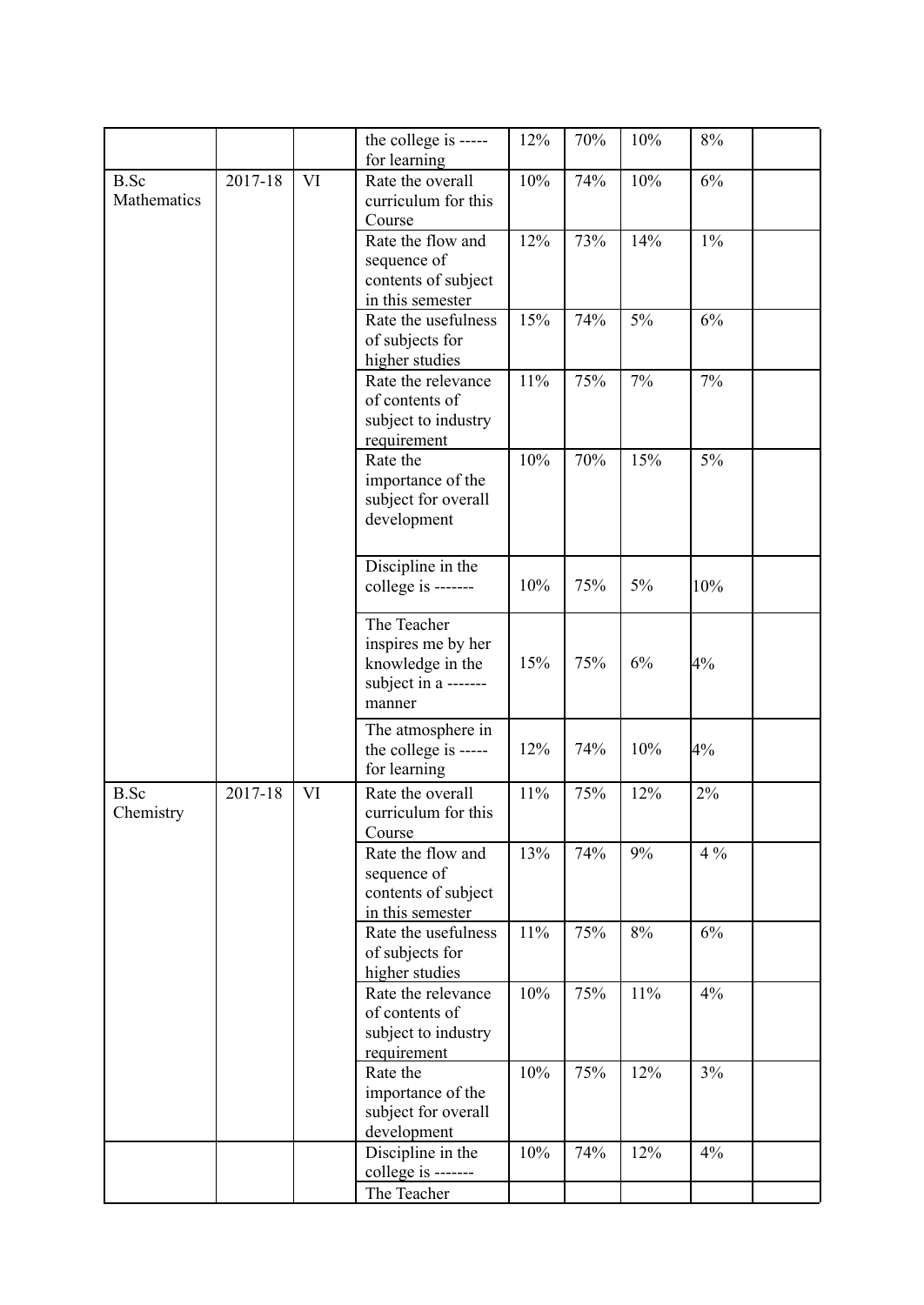|                                        |         |           | inspires me by her<br>knowledge in the<br>subject in a -------<br>manner<br>The atmosphere in | 9%  | 71% | 11% | 9%  |
|----------------------------------------|---------|-----------|-----------------------------------------------------------------------------------------------|-----|-----|-----|-----|
|                                        |         |           | the college is -----<br>for learning                                                          | 15% | 70% | 10% | 5%  |
| <b>B.Sc</b><br>Computer<br>Science     | 2017-18 | VI        | Rate the overall<br>curriculum for this<br>Course                                             | 11% | 73% | 13% | 3%  |
|                                        |         |           | Rate the flow and<br>sequence of<br>contents of subject<br>in this semester                   | 13% | 70% | 10% | 7%  |
|                                        |         |           | Rate the usefulness<br>of subjects for<br>higher studies                                      | 15% | 76% | 5%  | 4%  |
|                                        |         |           | Rate the relevance<br>of contents of<br>subject to industry<br>requirement                    | 10% | 75% | 5%  | 10% |
|                                        |         |           | Rate the<br>importance of the<br>subject for overall<br>development                           | 10% | 72% | 12% | 6%  |
|                                        |         |           | Discipline in the<br>college is -------                                                       | 10% | 70% | 10% | 10% |
|                                        |         |           | The Teacher<br>inspires me by her<br>knowledge in the<br>subject in a -------<br>manner       | 10% | 70% | 12% | 8%  |
|                                        |         |           | The atmosphere in<br>the college is -----<br>for learning                                     | 13% | 68% | 10% | 9%  |
| <b>B.Sc</b><br>Mathematics<br>Shift II | 2017-18 | <b>VI</b> | Rate the overall<br>curriculum for this<br>Course                                             | 9%  | 74% | 14% | 3%  |
|                                        |         |           | Rate the flow and<br>sequence of<br>contents of subject<br>in this semester                   | 10% | 75% | 13% | 2%  |
|                                        |         |           | Rate the usefulness<br>of subjects for<br>higher studies                                      | 10% | 70% | 15% | 5%  |
|                                        |         |           | Rate the relevance<br>of contents of<br>subject to industry<br>requirement                    | 9%  | 68% | 16% | 7%  |
|                                        |         |           | Rate the<br>importance of the<br>subject for overall                                          | 13% | 75% | 10% | 2%  |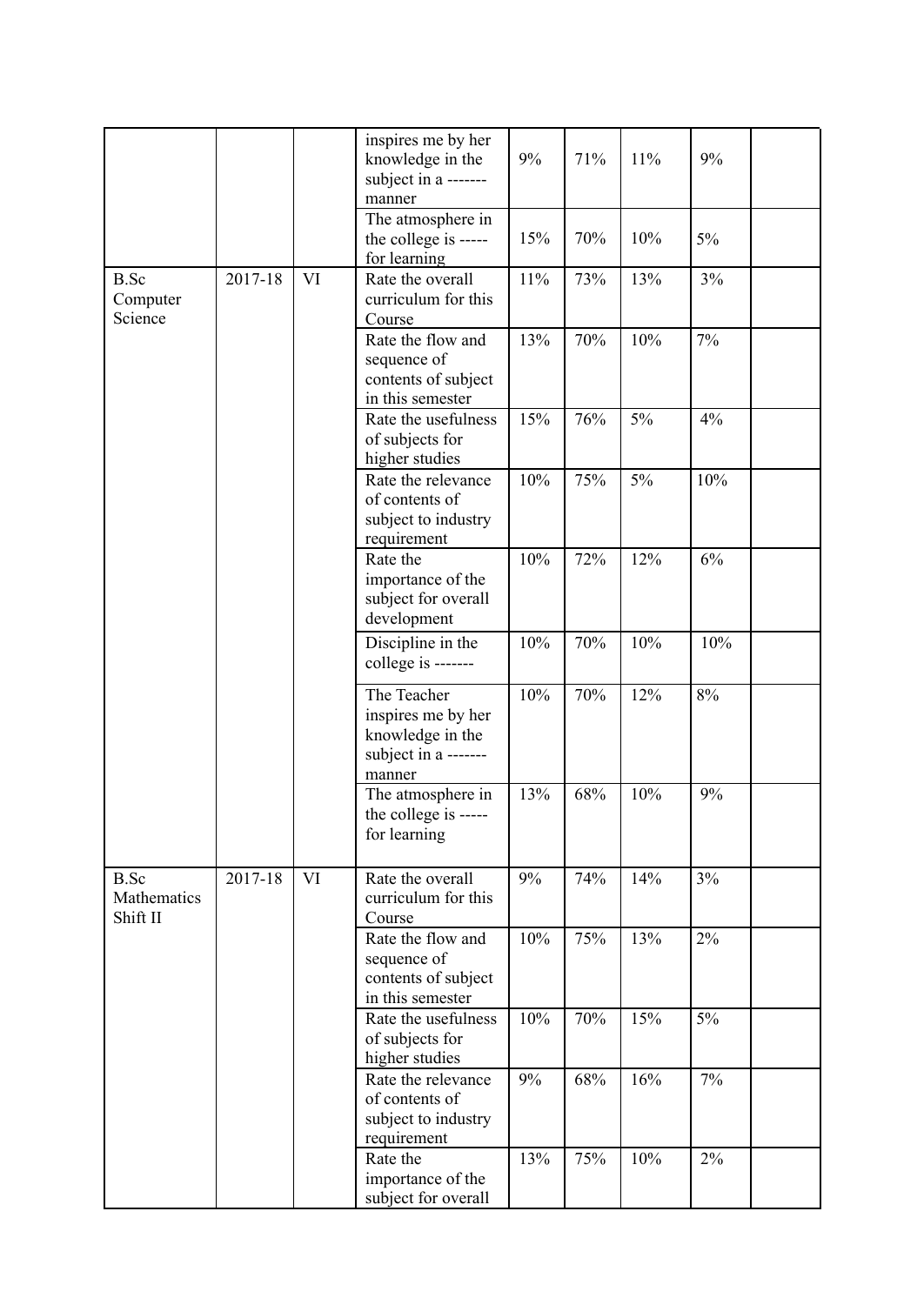|                    |         |           | development          |     |     |       |       |  |
|--------------------|---------|-----------|----------------------|-----|-----|-------|-------|--|
|                    |         |           | Discipline in the    | 18% | 75% | $5\%$ | 2%    |  |
|                    |         |           | college is -------   |     |     |       |       |  |
|                    |         |           | The Teacher          | 16% | 65% | 14%   | 5%    |  |
|                    |         |           | inspires me by her   |     |     |       |       |  |
|                    |         |           | knowledge in the     |     |     |       |       |  |
|                    |         |           | subject in a ------- |     |     |       |       |  |
|                    |         |           | manner               |     |     |       |       |  |
|                    |         |           | The atmosphere in    | 18% | 68% | 10%   | 4%    |  |
|                    |         |           | the college is ----- |     |     |       |       |  |
|                    |         |           | for learning         |     |     |       |       |  |
| <b>B.A History</b> | 2017-18 | VI        | Rate the overall     | 10% | 76% | 12%   | 2%    |  |
|                    |         |           | curriculum for this  |     |     |       |       |  |
|                    |         |           | Course               |     |     |       |       |  |
|                    |         |           | Rate the flow and    | 10% | 70% | 15%   | 5%    |  |
|                    |         |           | sequence of          |     |     |       |       |  |
|                    |         |           | contents of subject  |     |     |       |       |  |
|                    |         |           | in this semester     |     |     |       |       |  |
|                    |         |           |                      |     |     |       |       |  |
|                    |         |           | Rate the usefulness  | 17% | 65% | 9%    | 9%    |  |
|                    |         |           | of subjects for      |     |     |       |       |  |
|                    |         |           | higher studies       |     |     |       |       |  |
|                    |         |           | Rate the relevance   | 11% | 68% | 15%   | $6\%$ |  |
|                    |         |           | of contents of       |     |     |       |       |  |
|                    |         |           | subject to industry  |     |     |       |       |  |
|                    |         |           | requirement          |     |     |       |       |  |
|                    |         |           | Rate the             | 9%  | 75% | 13%   | 3%    |  |
|                    |         |           | importance of the    |     |     |       |       |  |
|                    |         |           | subject for overall  |     |     |       |       |  |
|                    |         |           | development          |     |     |       |       |  |
|                    |         |           | Discipline in the    | 15% | 68% | 14%   | 3%    |  |
|                    |         |           | college is -------   |     |     |       |       |  |
|                    |         |           | The Teacher          | 11% | 74% | 13%   | $4\%$ |  |
|                    |         |           | inspires me by her   |     |     |       |       |  |
|                    |         |           | knowledge in the     |     |     |       |       |  |
|                    |         |           | subject in a -       |     |     |       |       |  |
|                    |         |           | manner               |     |     |       |       |  |
|                    |         |           | The atmosphere in    | 12% | 78% | $5\%$ | $5\%$ |  |
|                    |         |           | the college is ----- |     |     |       |       |  |
|                    |         |           | for learning         |     |     |       |       |  |
| <b>B.A Tamil</b>   | 2017-18 | <b>VI</b> | Rate the overall     | 10% | 70% | 13%   | 7%    |  |
|                    |         |           | curriculum for this  |     |     |       |       |  |
|                    |         |           | Course               |     |     |       |       |  |
|                    |         |           | Rate the flow and    | 15% | 65% | 15%   | 5%    |  |
|                    |         |           |                      |     |     |       |       |  |
|                    |         |           | sequence of          |     |     |       |       |  |
|                    |         |           | contents of subject  |     |     |       |       |  |
|                    |         |           | in this semester     |     |     |       |       |  |
|                    |         |           | Rate the usefulness  | 6%  | 70% | 14%   | 10%   |  |
|                    |         |           | of subjects for      |     |     |       |       |  |
|                    |         |           | higher studies       |     |     |       |       |  |
|                    |         |           | Rate the relevance   | 15% | 65% | 15%   | $5\%$ |  |
|                    |         |           | of contents of       |     |     |       |       |  |
|                    |         |           | subject to industry  |     |     |       |       |  |
|                    |         |           | requirement          |     |     |       |       |  |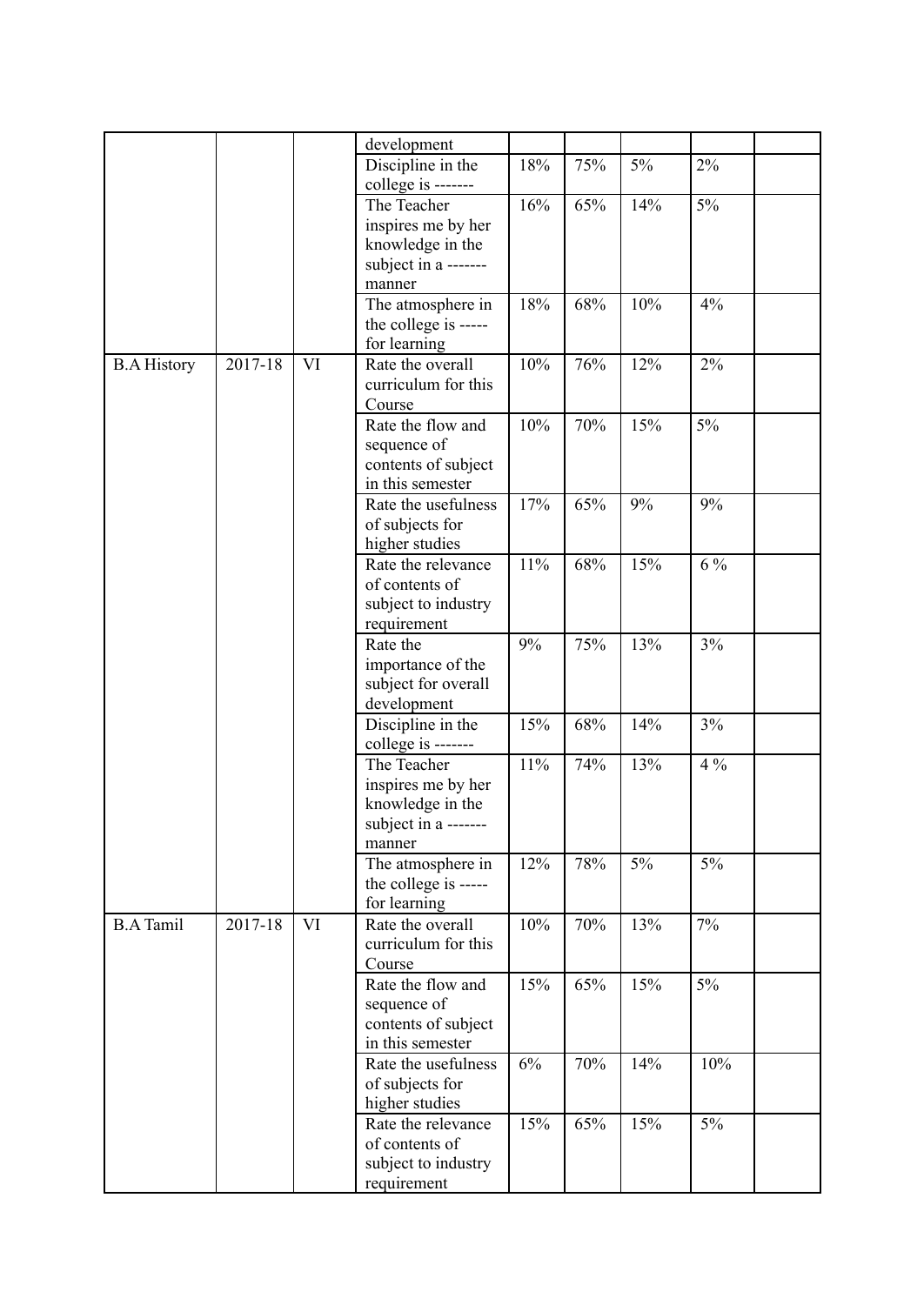|                    |         |    | Rate the<br>importance of the<br>subject for overall<br>development                     | 14% | 74% | 9%  | 3%    |  |
|--------------------|---------|----|-----------------------------------------------------------------------------------------|-----|-----|-----|-------|--|
|                    |         |    | Discipline in the<br>college is -------                                                 | 15% | 70% | 11% | 4%    |  |
|                    |         |    | The Teacher<br>inspires me by her<br>knowledge in the<br>subject in a -------<br>manner | 15% | 68% | 10% | 7%    |  |
|                    |         |    | The atmosphere in<br>the college is -----<br>for learning                               | 21% | 69% | 9%  | $1\%$ |  |
| <b>B.A</b> English | 2017-18 | VI | Rate the overall<br>curriculum for this<br>Course                                       | 12% | 70% | 12% | 6%    |  |
|                    |         |    | Rate the flow and<br>sequence of<br>contents of subject<br>in this semester             | 15% | 65% | 15% | 5%    |  |
|                    |         |    | Rate the usefulness<br>of subjects for<br>higher studies                                | 10% | 68% | 15% | 7%    |  |
|                    |         |    | Rate the relevance<br>of contents of<br>subject to industry<br>requirement              | 9%  | 81% | 5%  | 5%    |  |
|                    |         |    | Rate the<br>importance of the<br>subject for overall<br>development                     | 14% | 75% | 17% | 4%    |  |
|                    |         |    | Discipline in the<br>college is -------                                                 | 17% | 65% | 10% | 8%    |  |
|                    |         |    | inspires me by her<br>knowledge in the<br>subject in a -------<br>manner The<br>Teacher | 15% | 70% | 10% | $5\%$ |  |
|                    |         |    | The atmosphere in<br>the college is -----<br>for learning                               | 14% | 70% | 10% | 6%    |  |
| B.A<br>Economics   | 2017-18 | VI | Rate the overall<br>curriculum for this<br>Course                                       | 10% | 68% | 18% | 4%    |  |
|                    |         |    | Rate the flow and<br>sequence of<br>contents of subject<br>in this semester             | 12% | 71% | 14% | $3\%$ |  |
|                    |         |    | Rate the usefulness<br>of subjects for<br>higher studies                                | 7%  | 70% | 17% | 6%    |  |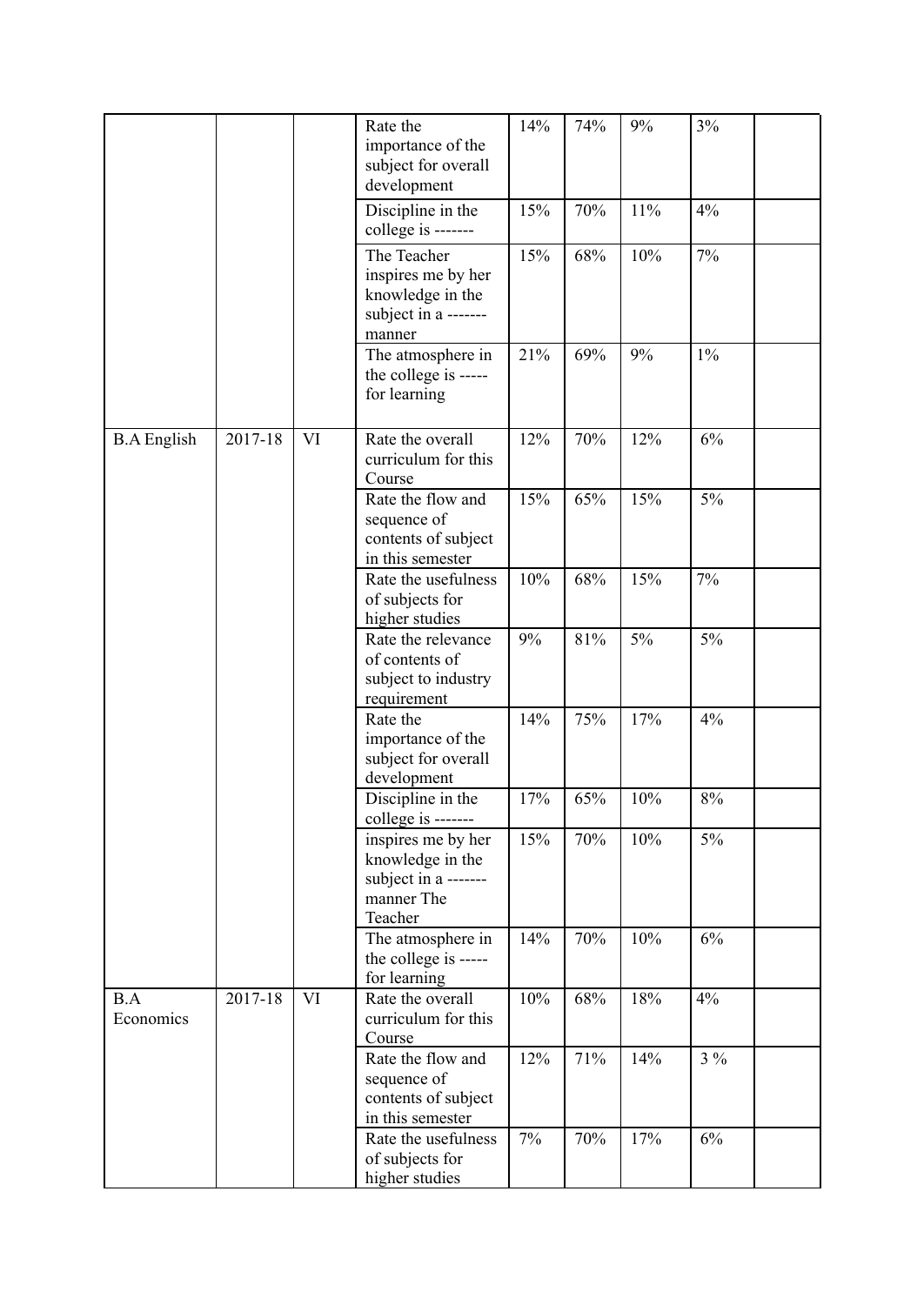|              |         |    | Rate the relevance   | 12% | 75% | $5\%$ | $8\%$ |  |
|--------------|---------|----|----------------------|-----|-----|-------|-------|--|
|              |         |    | of contents of       |     |     |       |       |  |
|              |         |    | subject to industry  |     |     |       |       |  |
|              |         |    | requirement          |     |     |       |       |  |
|              |         |    | Rate the             | 9%  | 71% | 16%   | 4%    |  |
|              |         |    | importance of the    |     |     |       |       |  |
|              |         |    | subject for overall  |     |     |       |       |  |
|              |         |    | development          |     |     |       |       |  |
|              |         |    | Discipline in the    | 21% | 65% | 9%    | 5%    |  |
|              |         |    | college is -------   |     |     |       |       |  |
|              |         |    | The Teacher          | 19% | 65% | 17%   | 9%    |  |
|              |         |    | inspires me by her   |     |     |       |       |  |
|              |         |    |                      |     |     |       |       |  |
|              |         |    | knowledge in the     |     |     |       |       |  |
|              |         |    | subject in a ------- |     |     |       |       |  |
|              |         |    | manner               |     |     |       |       |  |
|              |         |    | The atmosphere in    | 17% | 73% | 7%    | 3%    |  |
|              |         |    | the college is ----- |     |     |       |       |  |
|              |         |    | for learning         |     |     |       |       |  |
| <b>B.Com</b> | 2017-18 | VI | Rate the overall     | 15% | 68% | 14%   | 3%    |  |
|              |         |    | curriculum for this  |     |     |       |       |  |
|              |         |    | Course               |     |     |       |       |  |
|              |         |    | Rate the flow and    | 11% | 72% | 13%   | $4\%$ |  |
|              |         |    | sequence of          |     |     |       |       |  |
|              |         |    | contents of subject  |     |     |       |       |  |
|              |         |    | in this semester     |     |     |       |       |  |
|              |         |    | Rate the usefulness  | 12% | 70% | 10%   | $8\%$ |  |
|              |         |    |                      |     |     |       |       |  |
|              |         |    | of subjects for      |     |     |       |       |  |
|              |         |    | higher studies       |     |     |       |       |  |
|              |         |    | Rate the relevance   | 15% | 74% | 6%    | $5\%$ |  |
|              |         |    | of contents of       |     |     |       |       |  |
|              |         |    | subject to industry  |     |     |       |       |  |
|              |         |    | requirement          |     |     |       |       |  |
|              |         |    | Rate the             | 13% | 60% | 18%   | 9%    |  |
|              |         |    | importance of the    |     |     |       |       |  |
|              |         |    | subject for overall  |     |     |       |       |  |
|              |         |    | development          |     |     |       |       |  |
|              |         |    | Discipline in the    | 17% | 60% | 13%   | 10%   |  |
|              |         |    | college is -------   |     |     |       |       |  |
|              |         |    | The Teacher          | 19% | 62% | 10%   | 9%    |  |
|              |         |    |                      |     |     |       |       |  |
|              |         |    | inspires me by her   |     |     |       |       |  |
|              |         |    | knowledge in the     |     |     |       |       |  |
|              |         |    | subject in a ------- |     |     |       |       |  |
|              |         |    | manner               |     |     |       |       |  |
|              |         |    | The atmosphere in    | 14% | 65% | 10%   | 11%   |  |
|              |         |    | the college is ----- |     |     |       |       |  |
|              |         |    | for learning         |     |     |       |       |  |
| B.B.A        | 2017-18 | VI | Rate the overall     | 11% | 64% | 15%   | 10%   |  |
|              |         |    | curriculum for this  |     |     |       |       |  |
|              |         |    | Course               |     |     |       |       |  |
|              |         |    | Rate the flow and    | 12% | 72% | 12%   | $4\%$ |  |
|              |         |    | sequence of          |     |     |       |       |  |
|              |         |    | contents of subject  |     |     |       |       |  |
|              |         |    | in this semester     |     |     |       |       |  |
|              |         |    | Rate the usefulness  | 15% | 65% | 13%   | $7\%$ |  |
|              |         |    |                      |     |     |       |       |  |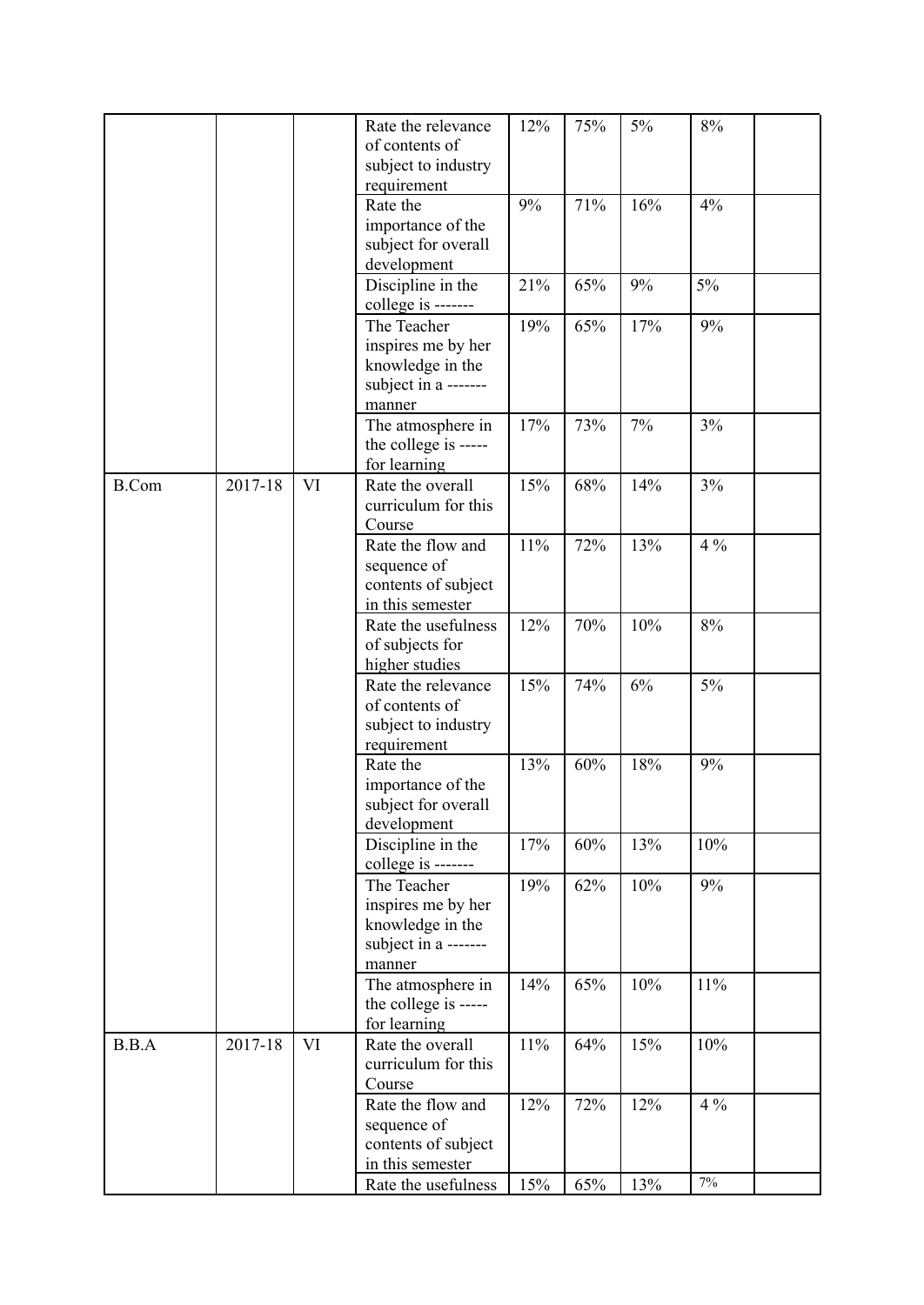|             |         |    | of subjects for      |     |        |     |         |  |
|-------------|---------|----|----------------------|-----|--------|-----|---------|--|
|             |         |    | higher studies       |     |        |     |         |  |
|             |         |    | Rate the relevance   | 12% | 65%    | 10% | 13%     |  |
|             |         |    | of contents of       |     |        |     |         |  |
|             |         |    | subject to industry  |     |        |     |         |  |
|             |         |    | requirement          |     |        |     |         |  |
|             |         |    | Rate the             | 12% | 75%    | 8%  | $5\%$   |  |
|             |         |    | importance of the    |     |        |     |         |  |
|             |         |    | subject for overall  |     |        |     |         |  |
|             |         |    | development          |     |        |     |         |  |
|             |         |    | Discipline in the    | 19% | 65%    | 11% | 5%      |  |
|             |         |    | college is -------   |     |        |     |         |  |
|             |         |    | The Teacher          | 15% | 68%    | 10% | 7%      |  |
|             |         |    | inspires me by her   |     |        |     |         |  |
|             |         |    | knowledge in the     |     |        |     |         |  |
|             |         |    | subject in a ------- |     |        |     |         |  |
|             |         |    | manner               |     |        |     |         |  |
|             |         |    | The atmosphere in    | 18% | 62%    | 10% | 10%     |  |
|             |         |    | the college is ----- |     |        |     |         |  |
|             |         |    | for learning         |     |        |     |         |  |
| M.Sc        | 2017-18 | IV | Rate the overall     | 15% | 60%    | 16% | 9%      |  |
| Mathematics |         |    | curriculum for this  |     |        |     |         |  |
|             |         |    | Course               |     |        |     |         |  |
|             |         |    | Rate the flow and    | 14% | 60%    | 16% | 10 %    |  |
|             |         |    | sequence of          |     |        |     |         |  |
|             |         |    | contents of subject  |     |        |     |         |  |
|             |         |    | in this semester     |     |        |     |         |  |
|             |         |    | Rate the usefulness  | 10% | 68%    | 18% | 4%      |  |
|             |         |    | of subjects for      |     |        |     |         |  |
|             |         |    | higher studies       |     |        |     |         |  |
|             |         |    | Rate the relevance   | 19% | 70%    | 2%  | 9%      |  |
|             |         |    | of contents of       |     |        |     |         |  |
|             |         |    | subject to industry  |     |        |     |         |  |
|             |         |    | requirement          |     |        |     |         |  |
|             |         |    | Rate the             | 12% | $70\%$ | 12% | $6\%$   |  |
|             |         |    | importance of the    |     |        |     |         |  |
|             |         |    | subject for overall  |     |        |     |         |  |
|             |         |    | development          |     |        |     |         |  |
|             |         |    | Discipline in the    | 19% | 65%    | 11% | 5%      |  |
|             |         |    | college is -------   |     |        |     |         |  |
|             |         |    | The Teacher          | 15% | 65%    | 10% | 10%     |  |
|             |         |    | inspires me by her   |     |        |     |         |  |
|             |         |    | knowledge in the     |     |        |     |         |  |
|             |         |    | subject in a ------- |     |        |     |         |  |
|             |         |    | manner               |     |        |     |         |  |
|             |         |    | The atmosphere in    | 20% | 65%    | 10% | 5%      |  |
|             |         |    | the college is ----- |     |        |     |         |  |
|             |         |    | for learning         |     |        |     |         |  |
| M.Com       | 2017-18 | IV | Rate the overall     | 12% | 67%    | 11% | 10%     |  |
|             |         |    | curriculum for this  |     |        |     |         |  |
|             |         |    | Course               |     |        |     |         |  |
|             |         |    | Rate the flow and    | 13% | 65%    | 14% | $8\ \%$ |  |
|             |         |    | sequence of          |     |        |     |         |  |
|             |         |    | contents of subject  |     |        |     |         |  |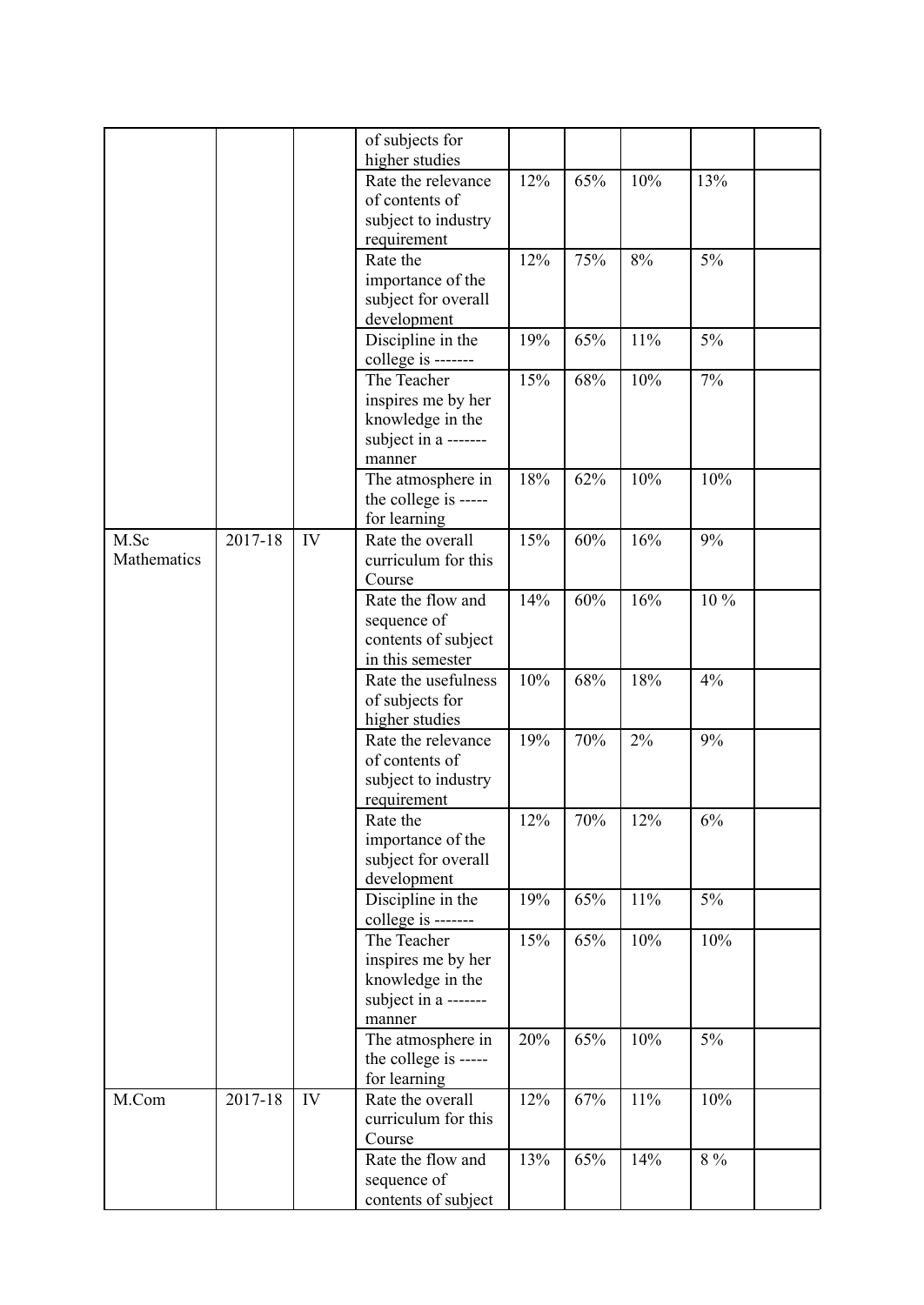|             |         |    | in this semester     |        |     |        |         |
|-------------|---------|----|----------------------|--------|-----|--------|---------|
|             |         |    | Rate the usefulness  | 12%    | 69% | 9%     | 10%     |
|             |         |    | of subjects for      |        |     |        |         |
|             |         |    | higher studies       |        |     |        |         |
|             |         |    | Rate the relevance   | 19%    | 65% | 10%    | 6%      |
|             |         |    | of contents of       |        |     |        |         |
|             |         |    |                      |        |     |        |         |
|             |         |    | subject to industry  |        |     |        |         |
|             |         |    | requirement          |        |     |        |         |
|             |         |    | Rate the             | 15%    | 65% | 16%    | 4%      |
|             |         |    | importance of the    |        |     |        |         |
|             |         |    | subject for overall  |        |     |        |         |
|             |         |    | development          |        |     |        |         |
|             |         |    | Discipline in the    | 20%    | 68% | 9%     | 3%      |
|             |         |    | college is -------   |        |     |        |         |
|             |         |    | The Teacher          |        |     |        | 6%      |
|             |         |    |                      | 19%    | 65% | 10%    |         |
|             |         |    | inspires me by her   |        |     |        |         |
|             |         |    | knowledge in the     |        |     |        |         |
|             |         |    | subject in a ------- |        |     |        |         |
|             |         |    | manner               |        |     |        |         |
|             |         |    | The atmosphere in    | 14%    | 69% | 10%    | 7%      |
|             |         |    | the college is ----- |        |     |        |         |
|             |         |    | for learning         |        |     |        |         |
| M.A History | 2017-18 | IV | Rate the overall     | 10%    | 66% | 14%    | 10%     |
|             |         |    | curriculum for this  |        |     |        |         |
|             |         |    | Course               |        |     |        |         |
|             |         |    | Rate the flow and    | 10%    | 68% | 12%    | 10%     |
|             |         |    |                      |        |     |        |         |
|             |         |    | sequence of          |        |     |        |         |
|             |         |    | contents of subject  |        |     |        |         |
|             |         |    | in this semester     |        |     |        |         |
|             |         |    | Rate the usefulness  | 15%    | 68% | 10%    | 7%      |
|             |         |    | of subjects for      |        |     |        |         |
|             |         |    | higher studies       |        |     |        |         |
|             |         |    | Rate the relevance   | 19%    | 65% | 10%    | 6%      |
|             |         |    | of contents of       |        |     |        |         |
|             |         |    | subject to industry  |        |     |        |         |
|             |         |    | requirement          |        |     |        |         |
|             |         |    | Rate the             | 15%    | 69% | 10%    | 6%      |
|             |         |    |                      |        |     |        |         |
|             |         |    | importance of the    |        |     |        |         |
|             |         |    | subject for overall  |        |     |        |         |
|             |         |    | development          |        |     |        |         |
|             |         |    | Discipline in the    | 20%    | 65% | 9%     | 6%      |
|             |         |    | college is -------   |        |     |        |         |
|             |         |    | The Teacher          | 19%    | 68% | 10%    | 3%      |
|             |         |    | inspires me by her   |        |     |        |         |
|             |         |    | knowledge in the     |        |     |        |         |
|             |         |    | subject in a ------- |        |     |        |         |
|             |         |    | manner               |        |     |        |         |
|             |         |    | The atmosphere in    | 14%    | 69% | 10%    | 7%      |
|             |         |    | the college is ----- |        |     |        |         |
|             |         |    | for learning         |        |     |        |         |
|             |         |    |                      |        |     |        |         |
| M.A English | 2017-18 | IV | Rate the overall     | 12%    | 68% | 13%    | 7%      |
|             |         |    | curriculum for this  |        |     |        |         |
|             |         |    | Course               |        |     |        |         |
|             |         |    | Rate the flow and    | $11\%$ | 74% | $11\%$ | $4\ \%$ |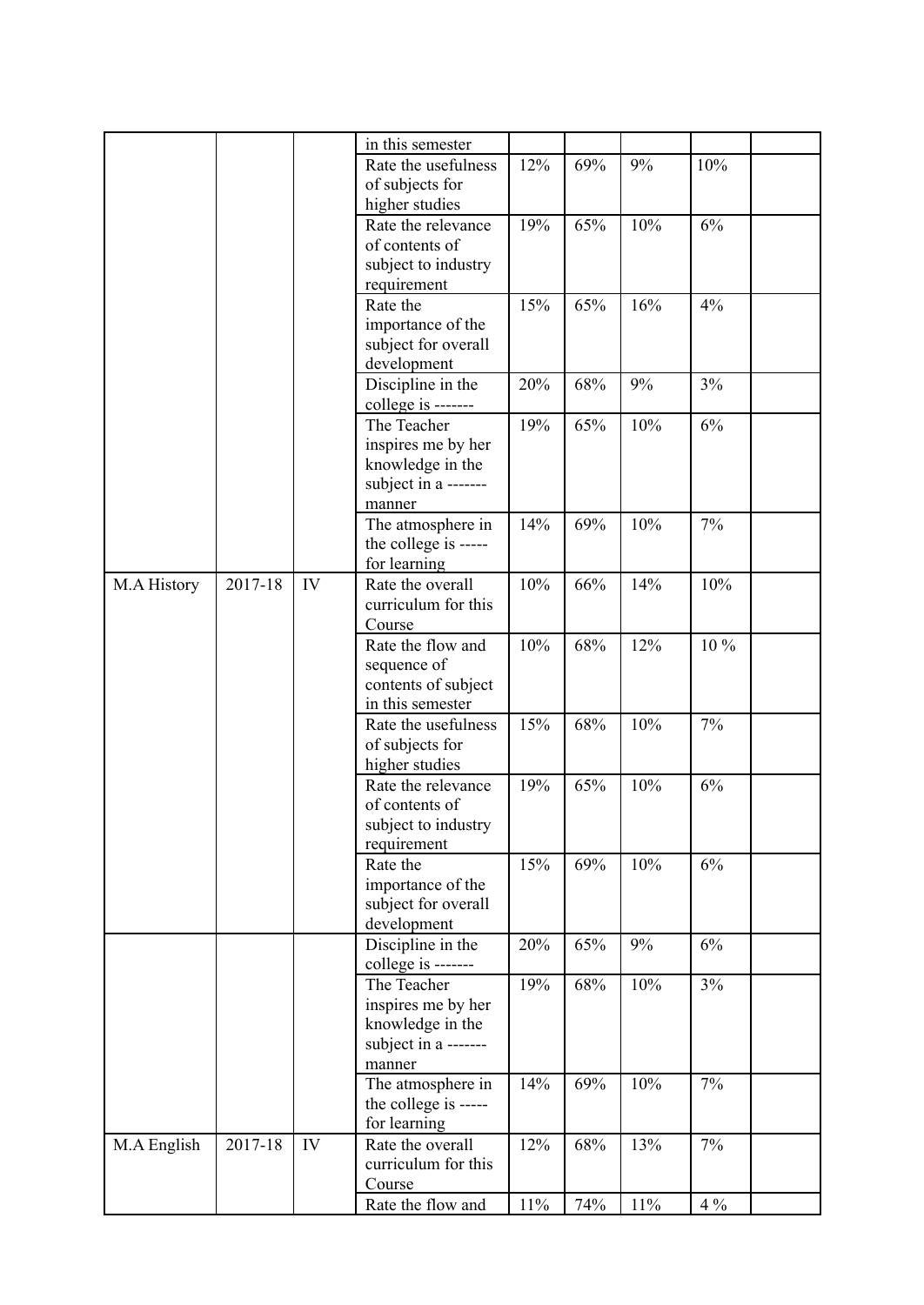|           |         |    | sequence of<br>contents of subject        |     |     |     |       |  |
|-----------|---------|----|-------------------------------------------|-----|-----|-----|-------|--|
|           |         |    | in this semester                          |     |     |     |       |  |
|           |         |    | Rate the usefulness                       | 12% | 65% | 10% | 13%   |  |
|           |         |    | of subjects for                           |     |     |     |       |  |
|           |         |    | higher studies                            |     |     |     |       |  |
|           |         |    | Rate the relevance                        | 19% | 68% | 9%  | 4%    |  |
|           |         |    | of contents of                            |     |     |     |       |  |
|           |         |    | subject to industry                       |     |     |     |       |  |
|           |         |    | requirement<br>Rate the                   | 15% | 65% | 16% | 4%    |  |
|           |         |    | importance of the                         |     |     |     |       |  |
|           |         |    | subject for overall                       |     |     |     |       |  |
|           |         |    | development                               |     |     |     |       |  |
|           |         |    | Discipline in the                         | 17% | 63% | 10% | 10%   |  |
|           |         |    | college is -------                        |     |     |     |       |  |
|           |         |    | The Teacher                               | 10% | 65% | 14% | 11%   |  |
|           |         |    | inspires me by her                        |     |     |     |       |  |
|           |         |    | knowledge in the                          |     |     |     |       |  |
|           |         |    | subject in a -------                      |     |     |     |       |  |
|           |         |    | manner                                    |     |     |     |       |  |
|           |         |    | The atmosphere in                         | 15% | 68% | 14% | 3%    |  |
|           |         |    | the college is -----                      |     |     |     |       |  |
|           |         |    | for learning                              |     |     |     |       |  |
| M.A Tamil | 2017-18 | IV | Rate the overall                          | 12% | 70% | 15% | 3%    |  |
|           |         |    | curriculum for this<br>Course             |     |     |     |       |  |
|           |         |    | Rate the flow and                         | 11% | 70% | 15% | $4\%$ |  |
|           |         |    | sequence of                               |     |     |     |       |  |
|           |         |    | contents of subject                       |     |     |     |       |  |
|           |         |    | in this semester                          |     |     |     |       |  |
|           |         |    | Rate the usefulness                       | 10% | 69% | 11% | 10%   |  |
|           |         |    | of subjects for                           |     |     |     |       |  |
|           |         |    | higher studies                            |     |     |     |       |  |
|           |         |    | Rate the relevance                        | 16% | 64% | 5%  | 15%   |  |
|           |         |    | of contents of                            |     |     |     |       |  |
|           |         |    | subject to industry                       |     |     |     |       |  |
|           |         |    | requirement                               | 15% |     |     |       |  |
|           |         |    | Rate the<br>importance of the             |     | 72% | 5%  | 8%    |  |
|           |         |    | subject for                               |     |     |     |       |  |
|           |         |    | overall                                   |     |     |     |       |  |
|           |         |    | development                               |     |     |     |       |  |
|           |         |    | Discipline in the                         | 19% | 65% | 11% | 5%    |  |
|           |         |    | college is -------                        |     |     |     |       |  |
|           |         |    | The Teacher                               | 15% | 69% | 10% | 6%    |  |
|           |         |    | inspires me by her                        |     |     |     |       |  |
|           |         |    | knowledge in the                          |     |     |     |       |  |
|           |         |    | subject in a -------                      |     |     |     |       |  |
|           |         |    | manner                                    |     |     |     |       |  |
|           |         |    | The atmosphere in<br>the college is ----- | 20% | 65% | 9%  | 6%    |  |
|           |         |    | for learning                              |     |     |     |       |  |
|           |         |    |                                           |     |     |     |       |  |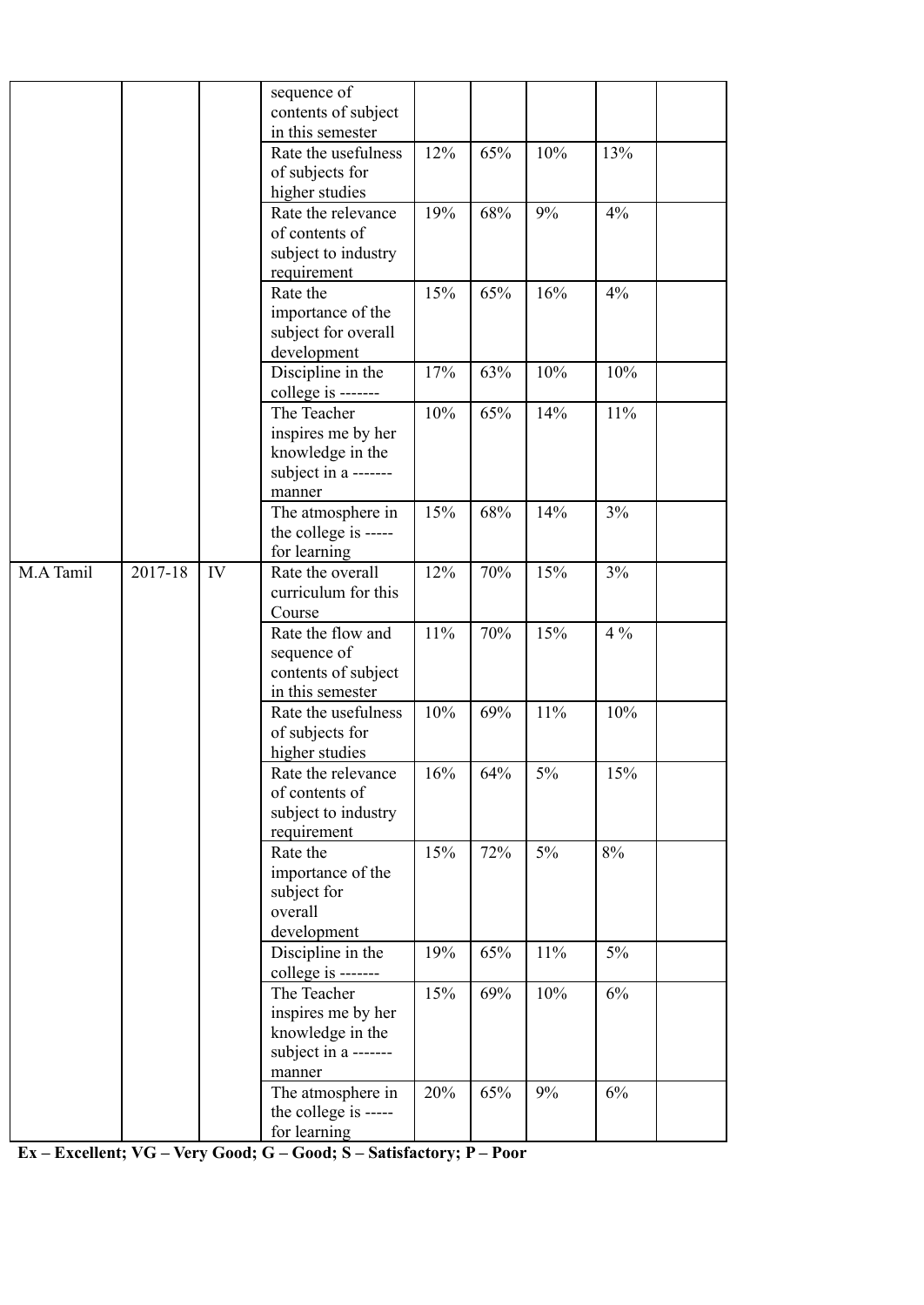# **Graphical Feedback Analysis**







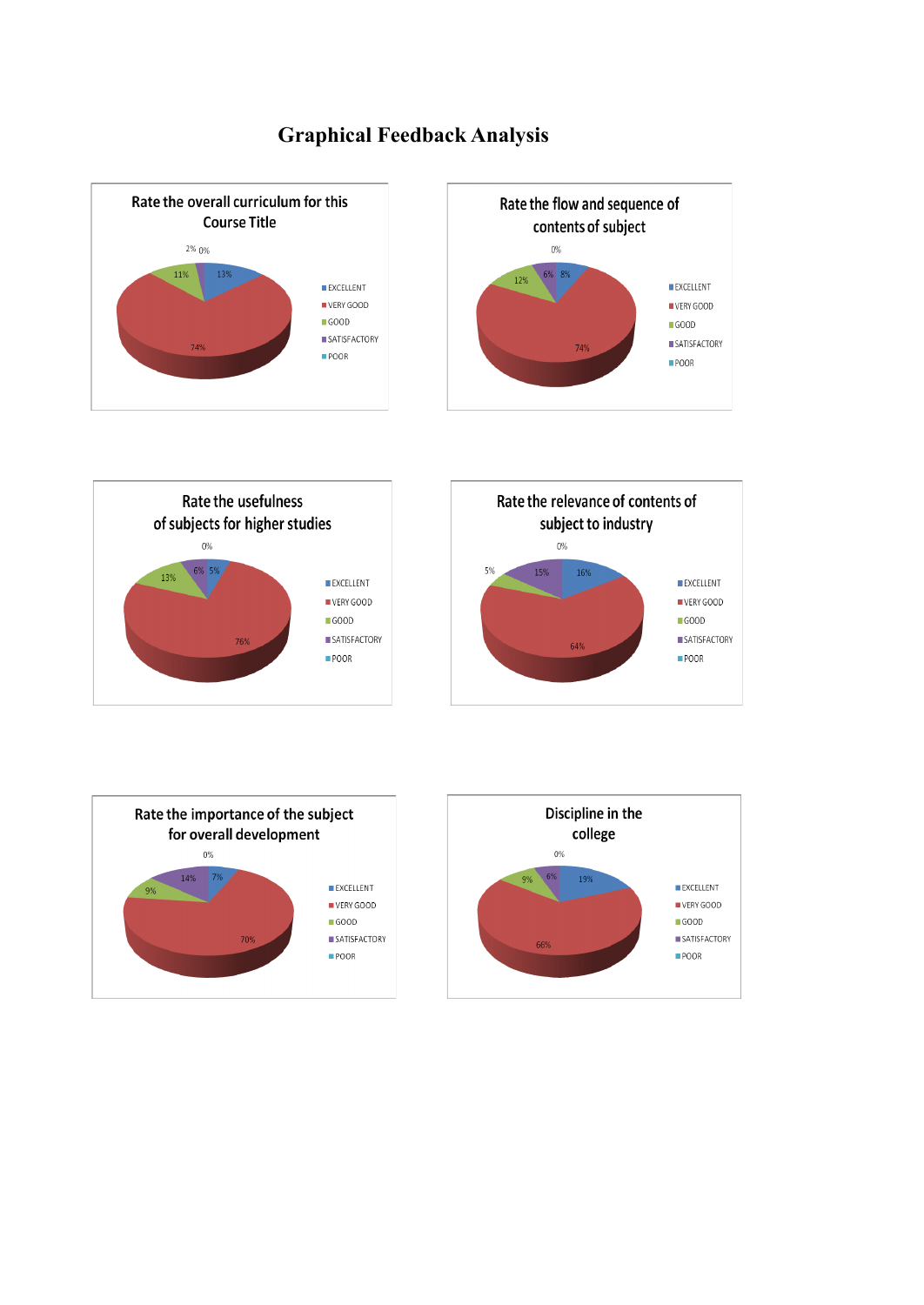

**It can be seen from the graph**

- **74% of the students are rating the currilum as very good**
- **76% of the students are rating the usefulness of subjects for higher studies as very good**
- **75% of the students are rating the performance of their teachers as very good**
- **65% of the students are rating the atmosphere in the college for learing as very good.**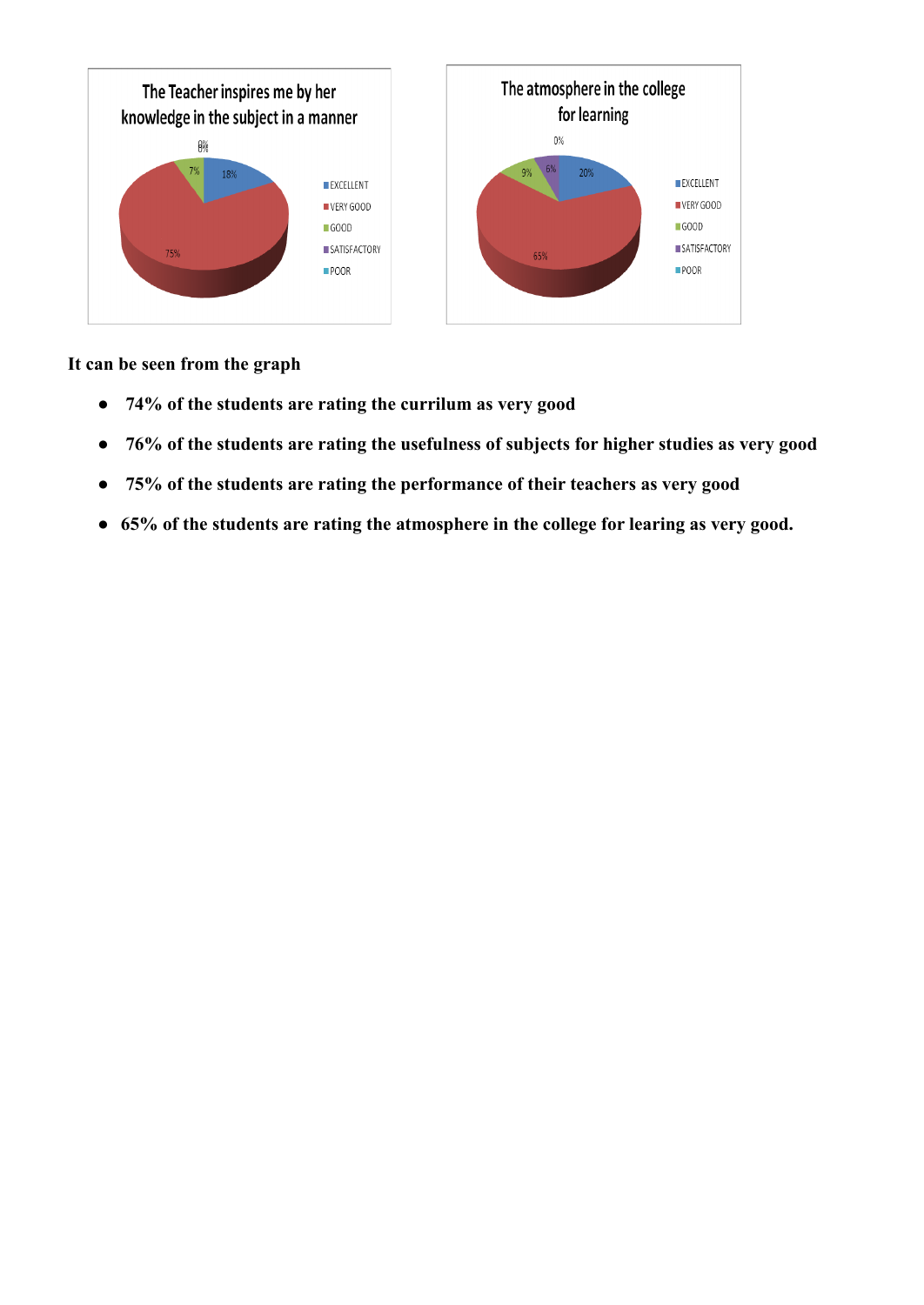### **CONSEQUENCES OF THE OVERALL FEEDBACK**

74% of the students are rating the currilum as very good  $\bullet$ 

76% of the students are rating the usefulness of subjects for  $\bullet$ higher studies as very good

75% of the students are rating the performance of their teachers  $\bullet$ as very good

• 65% of the students are rating the atmosphere in the college for learing as very good.

CERTIFIED<br>Shout <u>MP</u> RINCIPAL

KANDASWAMI NAIDU COLLEGE FOR WOMEN, CUDDALORE - 607 001.